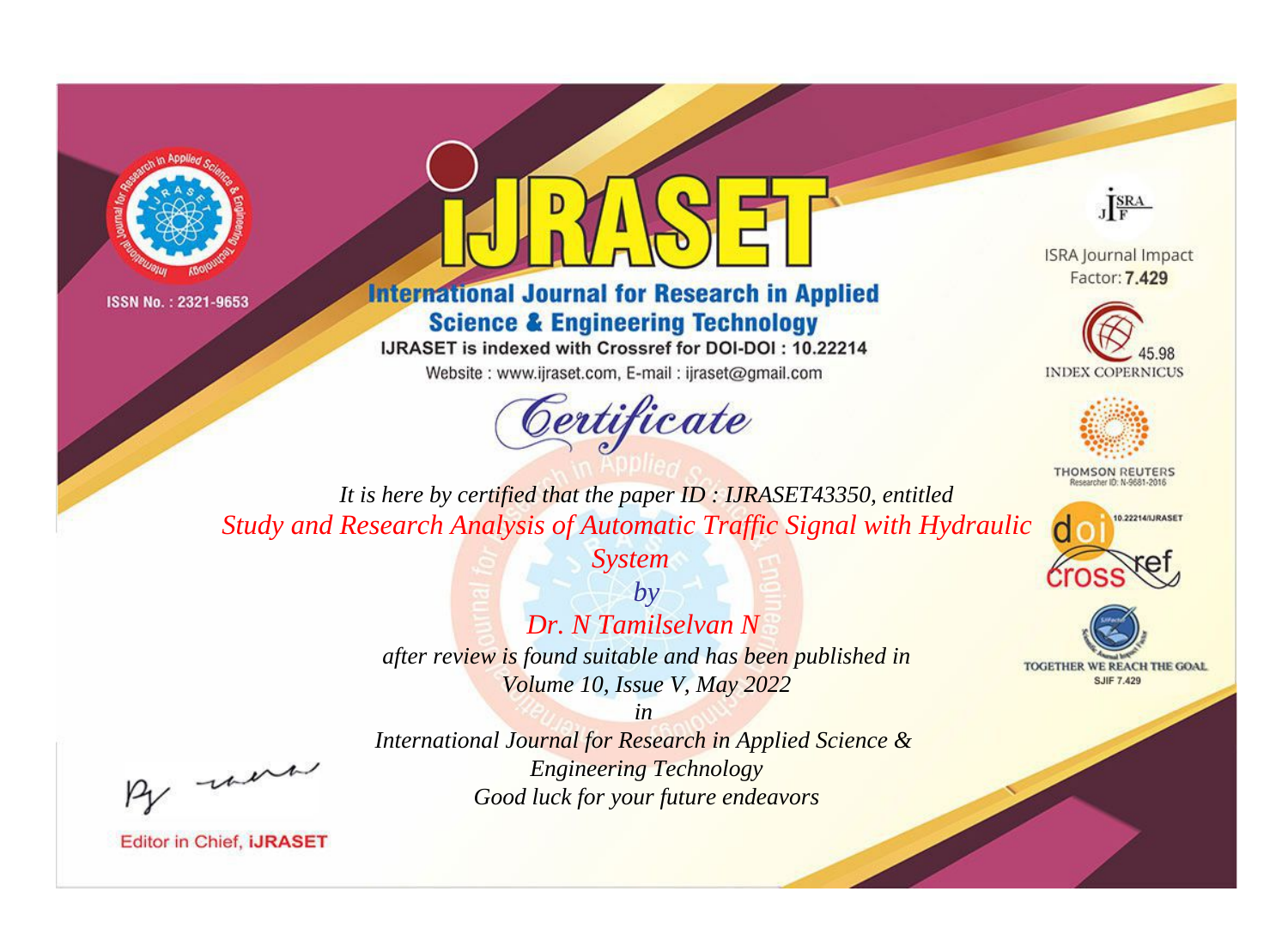



**International Journal for Research in Applied Science & Engineering Technology** 

IJRASET is indexed with Crossref for DOI-DOI: 10.22214

Website: www.ijraset.com, E-mail: ijraset@gmail.com





**ISRA Journal Impact** Factor: 7.429





**THOMSON REUTERS** 



TOGETHER WE REACH THE GOAL **SJIF 7.429** 

*It is here by certified that the paper ID : IJRASET43350, entitled Study and Research Analysis of Automatic Traffic Signal with Hydraulic* 

> *System by Ayush Kumar Singh S after review is found suitable and has been published in Volume 10, Issue V, May 2022*

*in International Journal for Research in Applied Science & Engineering Technology Good luck for your future endeavors*

, un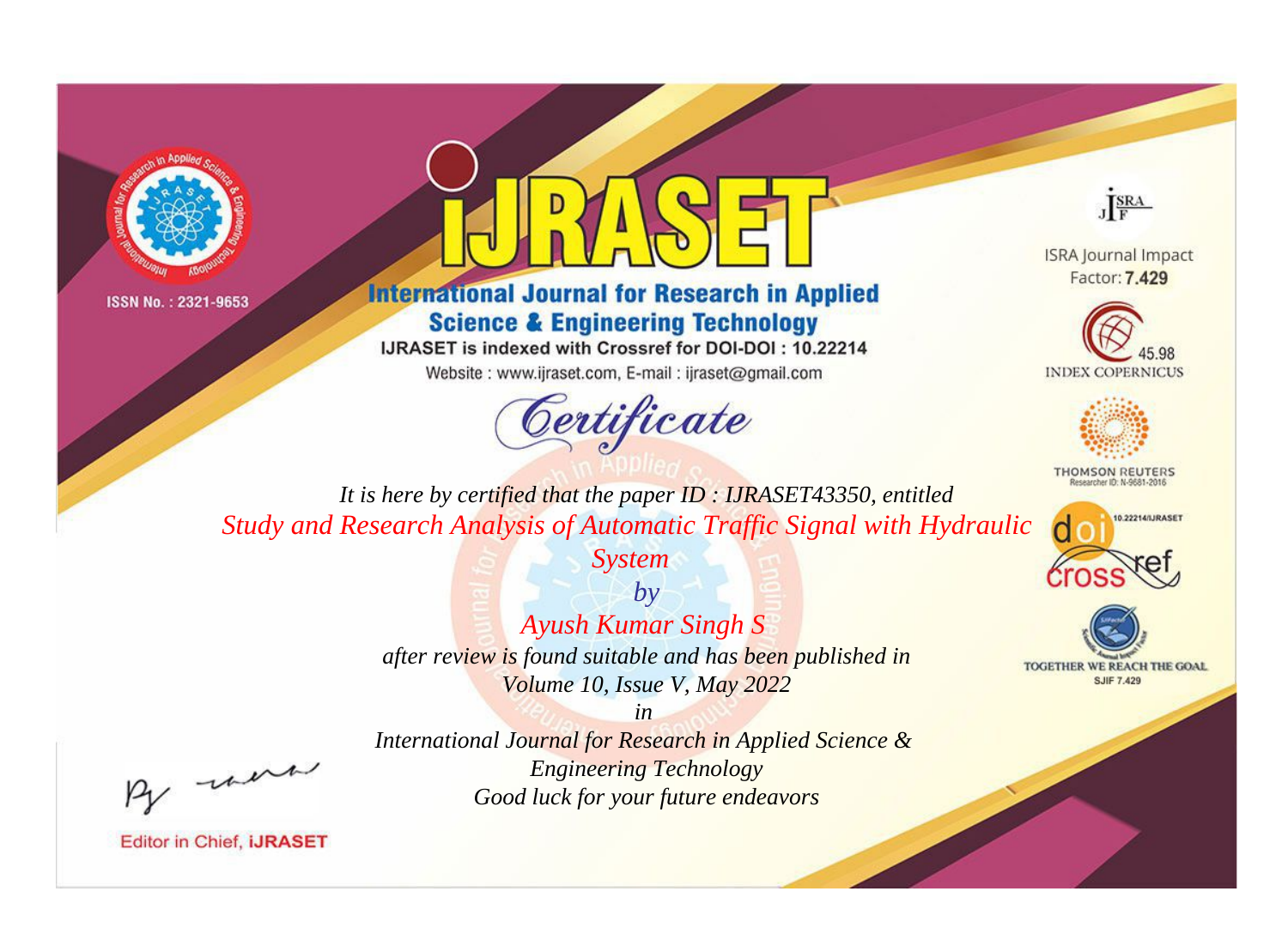



**International Journal for Research in Applied Science & Engineering Technology** 

IJRASET is indexed with Crossref for DOI-DOI: 10.22214

Website: www.ijraset.com, E-mail: ijraset@gmail.com





**ISRA Journal Impact** Factor: 7.429





**THOMSON REUTERS** 



TOGETHER WE REACH THE GOAL **SJIF 7.429** 

*It is here by certified that the paper ID : IJRASET43350, entitled Study and Research Analysis of Automatic Traffic Signal with Hydraulic* 

> *System by Manjay Kumar Thakur after review is found suitable and has been published in Volume 10, Issue V, May 2022*

> > *in*

*International Journal for Research in Applied Science & Engineering Technology Good luck for your future endeavors*

, un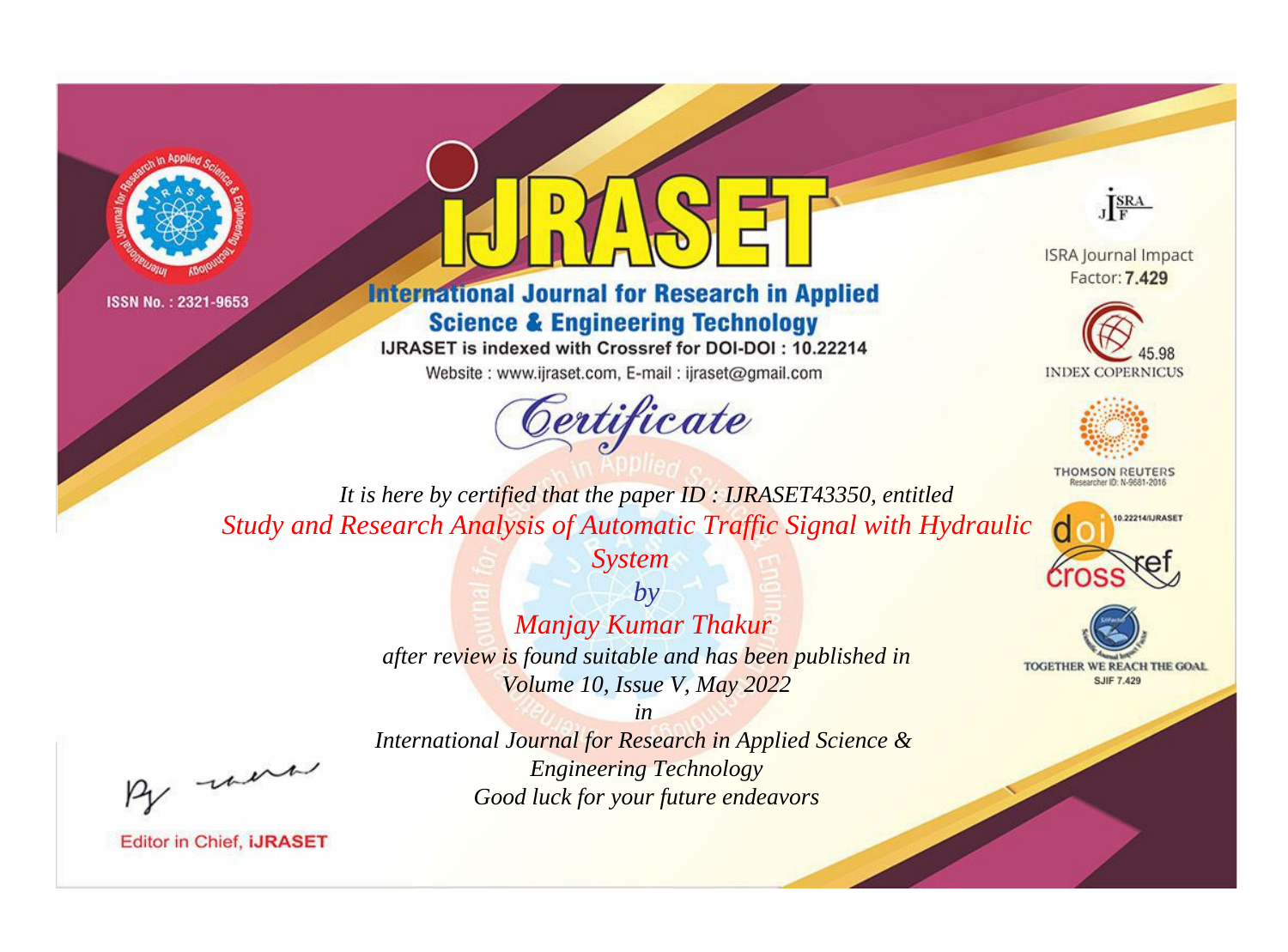



**International Journal for Research in Applied Science & Engineering Technology** 

IJRASET is indexed with Crossref for DOI-DOI: 10.22214

Website: www.ijraset.com, E-mail: ijraset@gmail.com





**ISRA Journal Impact** Factor: 7,429





**THOMSON REUTERS** 



TOGETHER WE REACH THE GOAL **SJIF 7.429** 

*It is here by certified that the paper ID : IJRASET43350, entitled Study and Research Analysis of Automatic Traffic Signal with Hydraulic* 

> *System by Niran Kumar Haobam after review is found suitable and has been published in Volume 10, Issue V, May 2022*

, were

*International Journal for Research in Applied Science & Engineering Technology Good luck for your future endeavors*

*in*